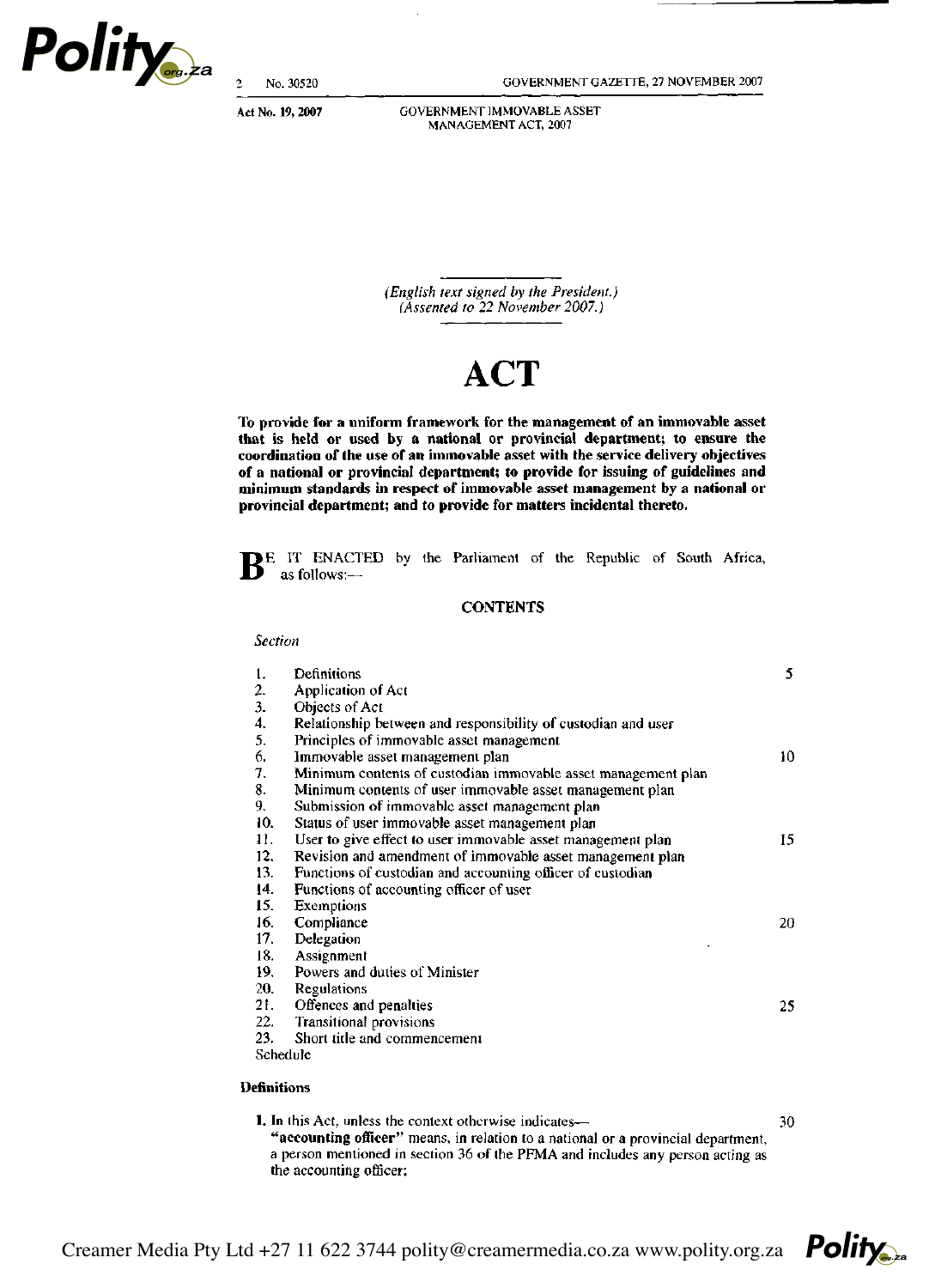**Polity** 

#### **Act No. 19, 2007** GOVERNMENT IMMOVABLE ASSET MANAGEMENT ACT, 2007

"acquire", in relation to an immovable asset-

- *(a)* for national government, means acquisition through construction, purchase, lease, acceptance of a gift, expropriation, exchange or transfer of custodianship between custodians in that sphere of government; and
- *(b)* for provincial government, means "acquire" as defined in the relevant  $\P$ provincial land administration law or trasfer of custodianship between custodians in that sphere of government;

**"best practice"** means a desirable and appropriate standard, process, procedure, method or system in relation to immovable asset management;

**"best value for money"** means the optimisation of the return on investment in respect of an immovable asset in relation to functional, financial, economic and social return, wherever possible;

**"custodian"** means a national or provincial department referred to in section 4 represented by the Minister of such national department, Premier of a province or MEC of such provincial department, so designated by the Premier of that province; 15

**"custodianship"** means the execution of functions contemplated in section 4(2); **"disposal"** means any disposal contemplated in the State Land Disposal Act, 1961 (Act No. 48 of 1961) or a provincial land administration law;

**"immovable asset"** means any immovable asset acquired or owned by government, excluding any right contemplated in the Mineral and Petroleum Resources Development Act, 2002 (Act No. 28 of 2002);

**"immovable asset management"** means those management processes which ensure that the value of an immovable asset is optimised throughout its life cycle; **"immovable asset management guidelines"** means the guidelines published by

the Minister in terms of section 19 which a custodian or user may use to develop its immovable asset management plan;

**"immovable asset management plan"** means a custodian immovable asset management plan or a user immovable asset management plan, as the case may be, prepared in accordance with section 6;

**"life cycle"** means the period during which a custodian or user expects to derive benefits from the control or use of an immovable asset;

"MEC" means a Member of the Executive Council;

**"Minister"** means the Minister responsible for Public Works;

**"organ of state"** means any department of state or administration contemplated in paragraph *(a)* of section 239 of the Constitution of the Republic of South Africa, of 1996, but excluding the department or administration in the local sphere of government;

"PFMA" means the Public Finance Management Act, 1999 (Act No. 1 of 1999); **"portfolio"** means the total extent of immovable assets controlled or used by a national or provincial department;

**"prescribe"** means prescribe by regulation;

**"provincial land administration law"** means the Acts listed in the Schedule; **"standard"** means the minimum standard, process, procedure, method or system in relation to immovable asset management and the life cycle of immovable assets, issued in terms of section 19;

**"strategic plan"** means the strategic plan of a custodian or user as prescribed in terms of the Public Service Act, 1994 (Proclamation R103 of 1994) and the PFMA; **"surplus"** in relation to an immovable asset, means that the immovable asset no longer supports the service delivery objectives of a user;

**"this Act"** includes any regulation or standard issued by the Minister; **"treasury"** means the National Treasury or a provincial treasury, as defined in section 1 of the PFMA; and

**"user"** means a national or provincial department that uses or intends to use an immovable asset in support of its service delivery objectives and includes a custodian in relation to an immovable asset that it occupies or intends to occupy, represented by the Minister of such national department, Premier of a province or MEC of such provincial department, so designated by the Premier of that province.

Creamer Media Pty Ltd +27 11 622 3744 polity@creamermedia.co.za www.polity.org.za



45

50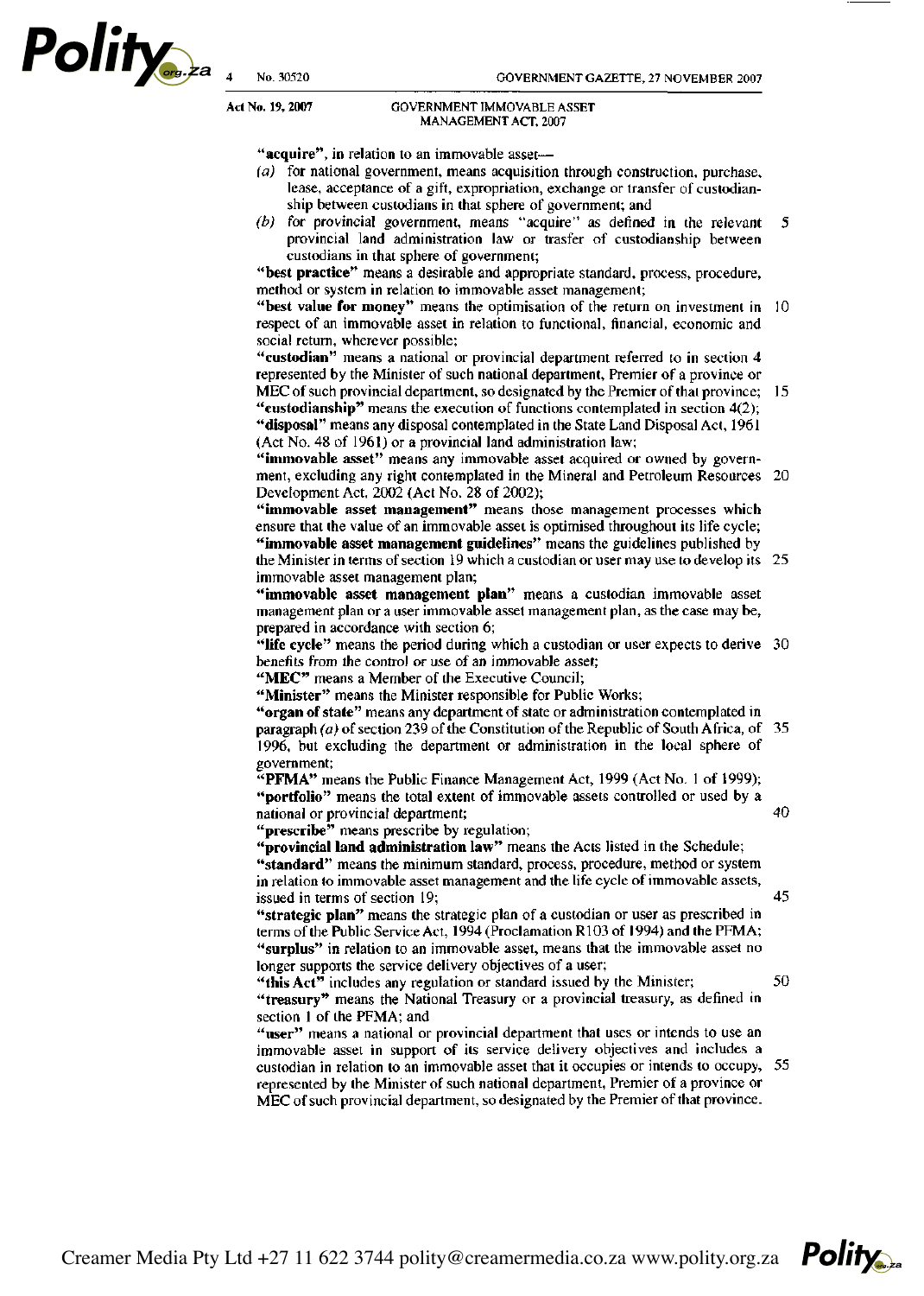

10

30

45

50

**Act No. 19, 2007** GOVERNMENT IMMOVABLE ASSET

# **Application of Act**

# **Objects of Act**

3. The objects of this Act are to-

- (a) provide a uniform immovable asset management framework to promote 5 accountability and transparency within government;
- $(b)$  ensure effective immovable asset management within government;
- $(c)$  ensure coordination of the use of immovable assets with service delivery objects of a national or provincial department and the efficient utilisation of immovable assets;
- (d) optimise the cost of service delivery by—
	- *(i)* ensuring accountability for capital and recurrent works;
	- (ii) the acquisition, reuse and disposal of an immovable asset;
	- (iii) the maintenance of existing immovable assets;
	- (iv) protecting the environment and the cultural and historic heritage; and 15
	- (v) improving health and safety in the working environment.

# **Relationship between and responsibility of custodian and user**

**4.** (1) The departments managed by the following executive organs of state within the national and provincial spheres of government are custodians:

- *(a)* The Minister, in relation to immovable assets that vest in the national government, except in cases where custodial functions were assigned to other Ministers by virtue of legislation before the commencement of this Act;
- *(b)* subject to subsection (5), the Minister responsible for Land Affairs, in relation to immovable assets acquired for land reform, as well as immovable assets that vest in the national government and are situated within the former 25 homelands, except in cases where custodial functions in respect of those areas were assigned to another Minister by virtue of specific legislation before the commencement of this Act; and
- *(c)* a Premier of a province or an MEC designated by the Premier, in relation to an immovable asset that vests in a provincial government.
- (2) A custodian—
	- *(a)* acts as the caretaker in relation to an immovable asset of which it is the custodian;
	- *(b)* may—
		- (i) in the case of a national department, acquire and manage an immovable 35 asset as contemplated in section 13 and, subject to the State Land Disposal Act, 1961 (Act No. 48 of 1961), or any other Act regulating the disposal of state land, dispose of that immovable asset;
		- (ii) in the case of a provincial department, subject to the relevant provincial land administration law, acquire, manage and dispose of an immovable 40 asset; and
	- *(c)* is, subject to section 18, liable for any action or omission in relation to an immovable asset of which it is the custodian, excluding an act or omission in good faith.
- (3) The Minister or MEC of a user is—
	- *(a)* subject to section 18, responsible for the performance of the functions assigned to it by this Act or any agreement with the custodian of the immovable asset that it occupies; and
	- *(b)* liable for any act or omission in relation to the immovable asset concerned, excluding an act or omission in good faith.

(4) A custodian and user must settle any dispute between them in the manner contemplated in the Intergovernmental Relations Framework Act, 2005 (Act No. 13 of 2005).

(5) *(a)* Notwithstanding section 19(1), the accounting officer of a user is the designated custodian in the case of a public private partnership relating to an immovable 55 asset, from the date of signature of the public private partnership concession agreement and for the duration thereof.

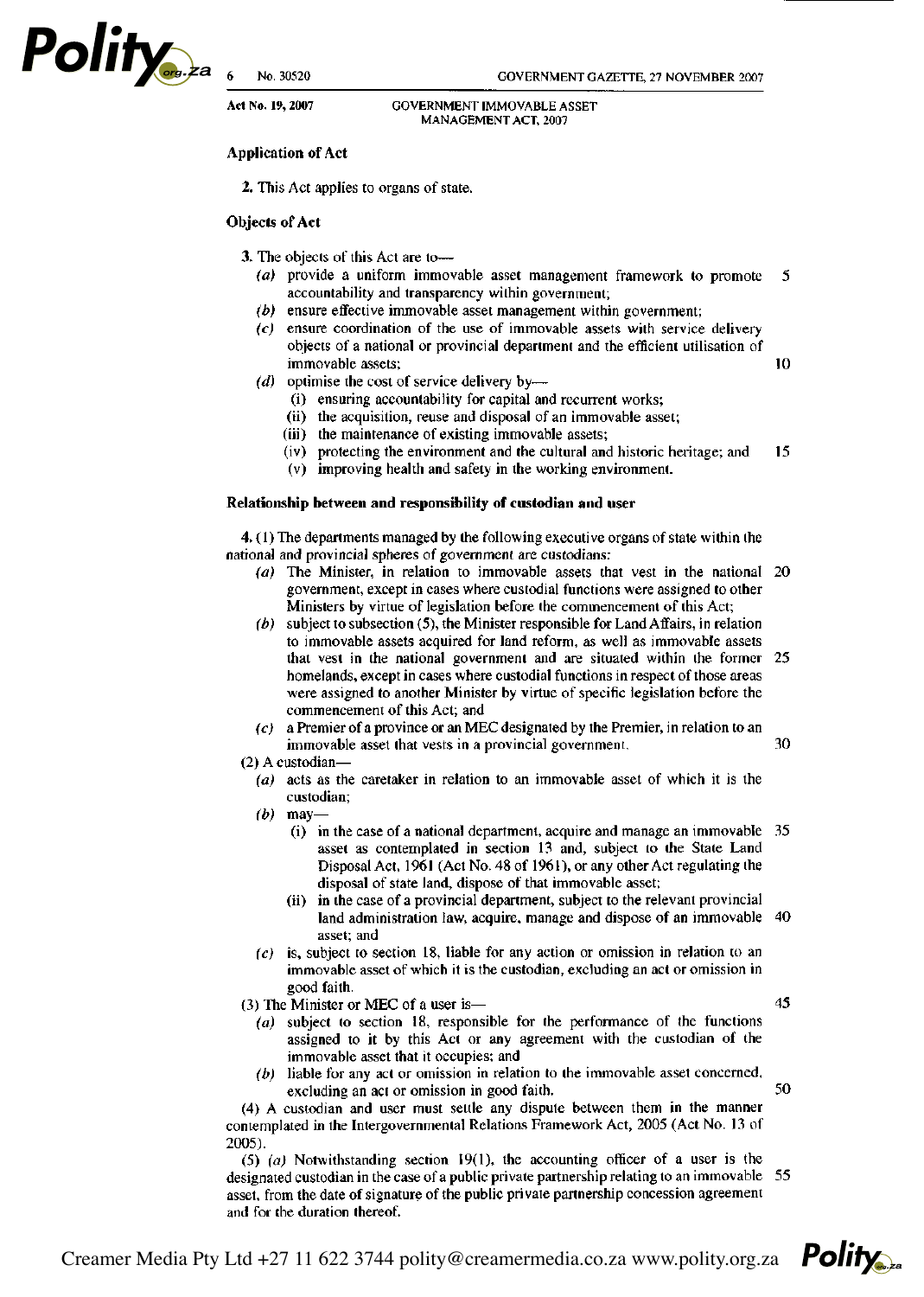### **Act No. 19, 2007** GOVERNMENT IMMOVABLE ASSET MANAGEMENT ACT, 2007

*(b)* Upon termination or expiry of the term of the public private partnership concession agreement, the ownership or custodianship of that immovable asset is transferred or reverts to the custodian referred to in section 4(1).

(6) Despite subsection (1)*(b)* and section 38 of the PFMA, the Minister performs the custodial functions referred to in section 13(1), (2) and *(3)(a)* in relation to immovable  $\mathfrak{s}$ assets situated in the former homelands and occupied by a national department in support of its service delivery objectives.

(7) For the purposes of this section, the words "former homeland" bear the same meaning assigned to "homeland" in Schedule 6 to the Constitution.

# **Principles of immovable asset management**

 $\overline{10}$ 

- **5.** (1) The following are principles of immovable asset management:
	- *(a)* An immovable asset must be used efficiently and becomes surplus to a user if it does not support its service delivery objectives at an efficient level and if it cannot be upgraded to that level;
	- *(b)* to minimise the demand for immovable assets, alternative service delivery methods that do not require immovable assets must be identified and considered;
	- *(c)* in relation to an acquisition, it must be considered whether—
		- (i) a non-immovable asset solution is viable;
		- (ii) an immovable asset currently used by the state is adequate to meet a 20 change in its service delivery objectives; and
		- (iii) the cost of the immovable asset as well as operational and maintenance cost throughout its life cycle justifies its acquisition in relation to the cost of the service;
	- *(d)* immovable assets that are currently used must be kept operational to function in a manner that supports efficient service delivery;
	- *(e)* when an immovable asset is acquired or disposed of best value for money must be realised;
	- *(f)* in relation to a disposal, the custodian must consider whether the immovable asset concerned can be used—
		- (i) by another user or jointly by different users;
		- (ii) in relation to social development initiatives of government; and
		- (iii) in relation to government's socio-economic objectives, including land reform, black economic empowerment, alleviation of poverty, job 35 creation and the redistribution of wealth.

(2) The Minister may, by notice in the *Gazette,* identify additional principles of immovable asset management.

(3) When the Minister issues a notice referred to in subsection (2), the provisions of section 20(2), (3) and (4) apply with the necessary changes.

#### **Immovable asset management plan**

40

30

**6.** (1) Subject to this Act and as part of its strategic planning process contemplated in the Public Service Regulations, 2001, the accounting officer of—

- *(a)* a custodian must—
	- (i) prepare an immovable asset management plan, to be known as a custodian immovable asset management plan, in relation to all the immovable assets which are in its custody;
	- (ii) prepare a user immovable asset management plan, which relates to all the immovable assets which the custodian uses or intends to use in support of its own service delivery objectives; and
- *(b)* a user must prepare an immovable asset management plan to be known as a user immovable asset management plan in relation to the immovable assets which that user uses or intends to use.

(2) When preparing a custodian or user immovable asset management plan, the accounting officer must—

- *(a)* meet the objects of this Act;
- *(b)* adhere to the principles contemplated in section 5;
- *(c)* adhere to any regulations published in terms of section 20; and
- *(d)* adhere to standards issued in terms of section 19.



55

**Polity**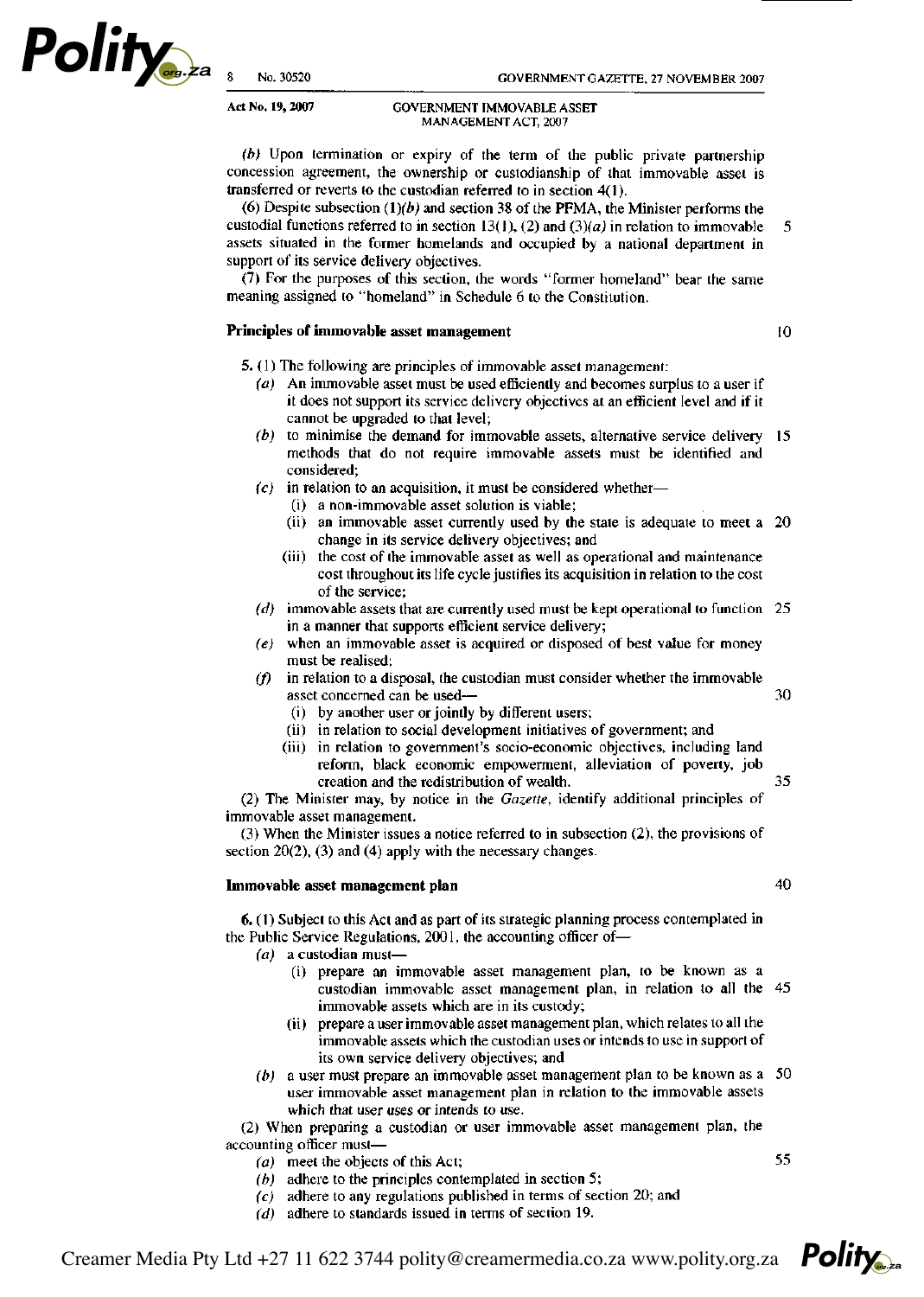

5

10

15

**Act No. 19, 2007** GOVERNMENT IMMOVABLE ASSET MANAGEMENT ACT, 2007

# **Minimum contents of custodian immovable asset management plan**

**7.** A custodian immovable asset management plan must consist of at least—

- *(a)* a portfolio strategy and management plan;
- *(b)* a management plan for each immovable asset throughout its life cycle;
- *(c)* a performance assessment of the immovable asset;
- (d) subject to section  $13(1)(d)(iii)$ , a condition assessment of the immovable asset;
- *(e)* the maintenance activities required and the total and true cost of the maintenance activities identified; and
- $(f)$  a disposal strategy and management plan.

# **Minimum contents of user immovable asset management plan**

**8.** A user immovable asset management plan must consist of at least—

- *(a)* a strategic needs assessment;
- *(b)* an acquisition plan;
- *(c)* an operations plan; and
- *(d)* an immovable asset surrender plan.

# **Submission of immovable asset management plan**

**9.** (1) The accounting officer of a custodian must, on a date determined by the relevant treasury, submit a copy of its custodian immovable asset management plan to that treasury. 20

- (2) The accounting officer of a user must—
	- *(a)* on a date determined by the relevant treasury, submit its user immovable asset management plan as part of its strategic plan to that treasury; and
	- *(b)* on a date determined by the custodian, submit a copy of its user immovable asset management plan to the relevant custodian. 25

#### **Status of user immovable asset management plan**

**10.** A user immovable asset management plan—

- *(a)* is the principal immovable asset strategic planning instrument which guides and informs all immovable asset management decisions by the user;
- *(b)* binds the user in the exercise of its executive authority, except to the extent of 30 any inconsistency between a user immovable asset management plan and this Act or the immovable asset management guidelines published by the Minister under section 19, in which case this Act or those guidelines prevail.

### **User to give effect to user immovable asset management plan**

**11.** A user must give effect to its user immovable asset management plan and conduct 35 immovable asset management in a manner which is consistent with this Act and its user immovable asset management plan.

#### **Revision and amendment of immovable asset management plan**

**12.** (1) A user—

- *(a)* must annually revise its user immovable asset management plan after its budget allocations have been finalised by the relevant treasury and must incorporate the revised user immovable asset management plan into its strategic plan;
- *(b)* may amend its user immovable asset management plan in accordance with the prescribed process; and
- *(c)* must submit its revised and amended user immovable asset management plan to the relevant custodian as prescribed.

(2) A custodian must annually revise its custodian immovable asset management plan after receipt of the revised and amended user immovable asset management plan or where other factors necessitate such revision.

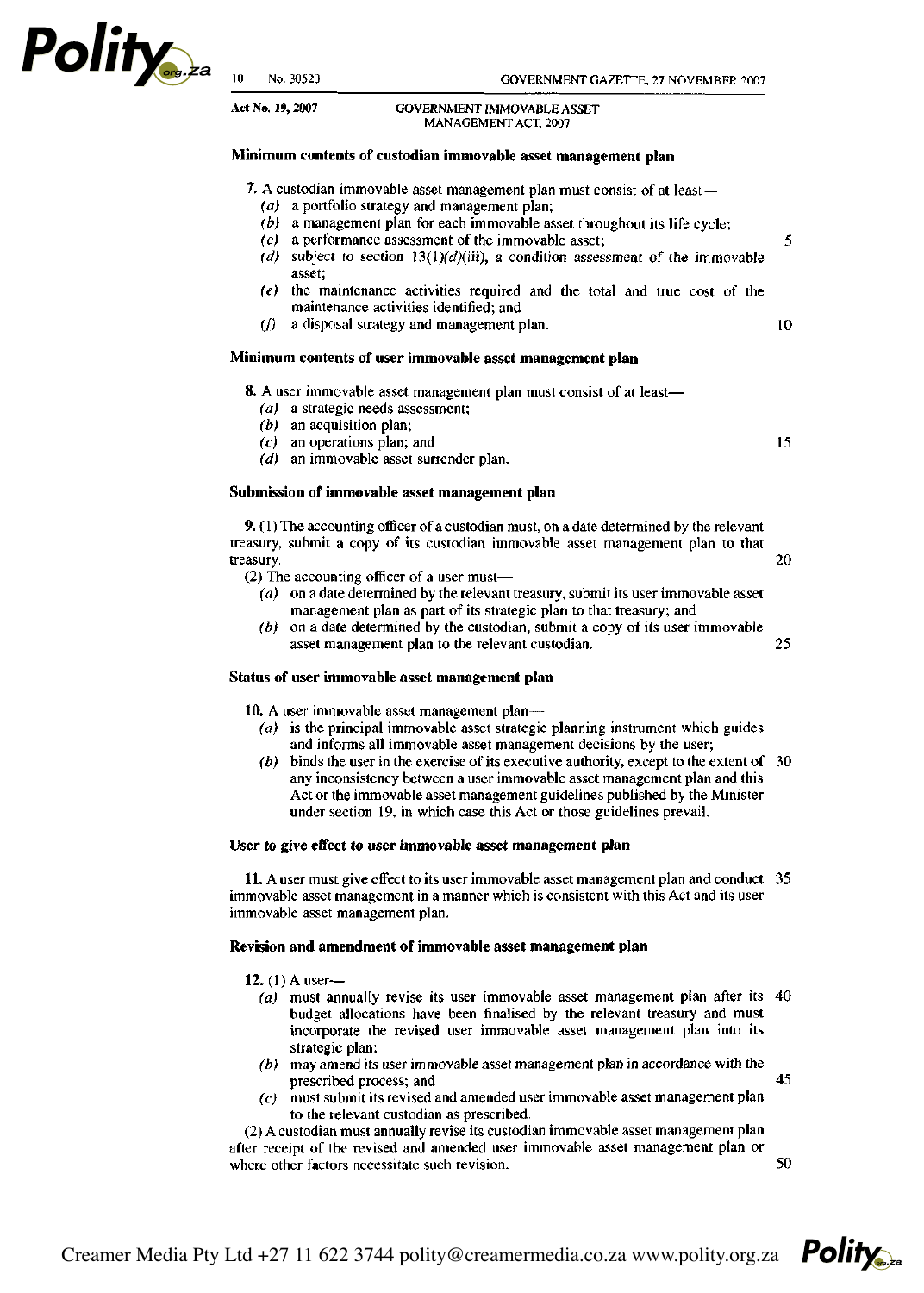**Polity** 

15

20

**Polity** 

**Act No. 19,2007** GOVERNMENT IMMOVABLE ASSET MANAGEMENT ACT, 2007

#### **Functions of custodian and accounting officer of custodian**

**13.** (1) The accounting officer of a custodian must, for all immovable assets for which that custodian is responsible—

- *(a)* compile, in accordance with section 7, and with due regard to the user immovable asset management plans submitted in terms of section 9, a 5 custodian immovable asset management plan that forms part of the strategic plan of that custodian;
- *(b)* submit the custodian immovable asset management plan to the relevant treasury as part of its strategic plan;
- *(c)* advise the relevant treasury on the immovable asset management plans of users;
- *(d)* ensure that all activities that are associated with common law ownership are executed, including—
	- (i) managing an immovable asset throughout its life cycle;
	- (ii) assessing the performance of the immovable asset;
	- (iii) assessing the condition of the immovable asset at least every fifth year;
	- (iv) identifying the effect of the condition of an immovable asset on service delivery ability;
	- (v) determining the maintenance required to return the immovable asset to the state in which it would provide the most effective service;
	- (vi) estimating the cost of the maintenance activities identified;
- *(e)* establish and execute a performance measurement system as prescribed.

(2) The accounting officer of a custodian must assist a user by making available information pertaining to an immovable asset used by that user as well as suitable alternatives, including analysing that information in a manner that would enable the user to make informed and effective decisions on the use and management of that immovable asset.

(3) A custodian may dispose of a surplus immovable asset—

- *(a)* by the allocation of that immovable asset to another user; or
- *(b)* subject to the State Land Disposal Act, 1961 (Act No. 48 of 1961), and any provincial land administration law, by the sale, lease, exchange or donation of that immovable asset or the surrender of a lease.

### **Functions** of **accounting officer** of **user**

14. (1) The accounting officer of a user or custodian in its capacity as a user must, for all the immovable assets that it uses or intends to use— 35

- *(a)* compile, in accordance with section 8, a user immovable asset management plan that will form part of the strategic plan of that user;
- *(b)* jointly conduct the immovable asset strategic planning process with the relevant custodian;
- *(c)* submit its user immovable asset management plan to the relevant treasury in accordance with section 9;
- *(d)* submit a copy of the user immovable asset management plan to the relevant custodian in accordance with section 9; and
- *(e)* establish and execute a performance measurement system as prescribed.

(2) The accounting officer of a user must surrender a surplus immovable asset under its control to the relevant custodian.

#### Exemptions

15. The Minister may, by notice in the *Gazette,* in respect of certain immovable assets or categories of immovable assets, exempt any organ of state or part thereof to which this Act applies from any provision of this Act for a period determined in the notice. 50

#### Compliance

16. A standard issued by the Minister in terms of this Act is compulsory and the Minister may incorporate any guideline issued in terms of this Act or any best practice or part thereof into that standard.

Creamer Media Pty Ltd +27 11 622 3744 polity@creamermedia.co.za www.polity.org.za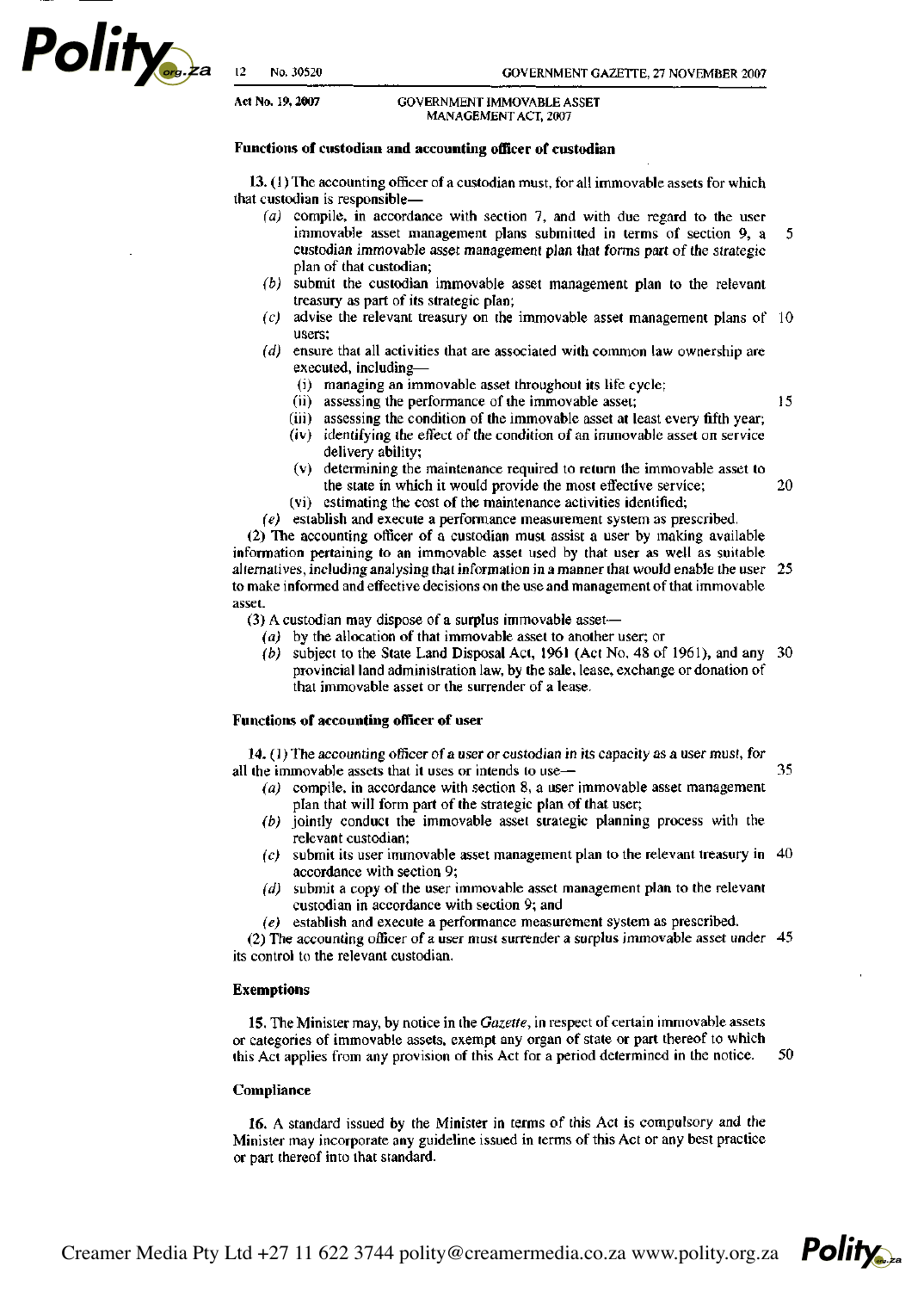**Polity** 

 $10$ 

20

30

**Polity** 

#### **Act No. 19,2007** GOVERNMENT IMMOVABLE ASSET MANAGEMENT ACT, 2007

# **Delegation**

**17.** (1) The Minister may, in writing, delegate any of the powers or duties entrusted to him or her under this Act, to any official in the employ of the Department of Public Works or in the employ of another organ of state.

(2) The accounting officer of a custodian or user may, in writing, delegate any of the 5 powers or duties entrusted to him or her under this Act, to any official in the employ of that custodian or user.

(3) A delegation referred to in subsection (1) or  $(2)$ —

- *(a)* is subject to any limitations or conditions that the Minister or accounting officer may impose;
- *(b)* may authorise the subdelegation of that power to another official: Provided that the subdelegation is in writing and does not exceed the power originally delegated;
- *(c)* does not divest the Minister or accounting officer of the responsibility concerning the exercise of the delegated power or the performance of the 15 delegated duty.

(4) The Minister or accounting officer may confirm, vary or revoke any decision taken by the person to whom the delegation or subdelegation was made, subject to any rights that may have become vested as a consequence of the decision.

### **Assignment**

**18.** (1) A Minister, Premier or MEC referred to in section 4 may, in writing, assign any or all of his or her powers, duties and responsibilities as a custodian in terms of this Act to any organ of state.

(2) Upon acceptance of the assignment referred to in subsection (1), the organ of state assumes full responsibility and liability for all ensuing activities and functions 25 performed on or in respect of an immovable asset, as if it were the custodian of the immovable asset in question, for the duration of the assignment.

(3) The Minister, Premier or MEC referred to in section 4 may, in writing, withdraw an assignment contemplated in subsection **(1).** 

# **Powers and duties of Minister**

**19.** (1) The Minister-

- $(a)$  may, in respect of assets that vest in the national government, by notice in the *Gazette* and with the concurrence of the Minister of Finance and the Minister for the Public Service and Administration, and in consultation with the relevant organ of state, designate that organ of state as the custodian of that 35 immovable asset;
- *(b)* must provide guidelines for the management of immovable assets to be incorporated into the asset management guidelines issued by National Treasury in terms of the PFMA;
- *(c)* may, by notice in the *Gazette,* issue standards to facilitate benchmarking, condition assessment and performance measurement by determining, amongst others—
	- (i) requirements in relation to cost and space;
	- (ii) how the total and true cost of an immovable asset is reflected in a transparent fashion, including all expenditure in respect of property rates and municipal service charges; and
	- (iii) the minimum information required to manage an immovable asset.

(2) The Minister may prescribe minimum requirements in relation to, amongst others—

- *(a)* the content and format of and processes required to compile an immovable asset management plan;
- *(b)* the management of an immovable asset throughout its life cycle; and *(c)* portfolio management by a custodian.

(3) The Minister may implement government programmes which are necessary to 55 give effect to immovable asset management.

(4) When the Minister issues a notice referred to in this section the provisions of section 20(2), (3) and (4) apply with the necessary changes.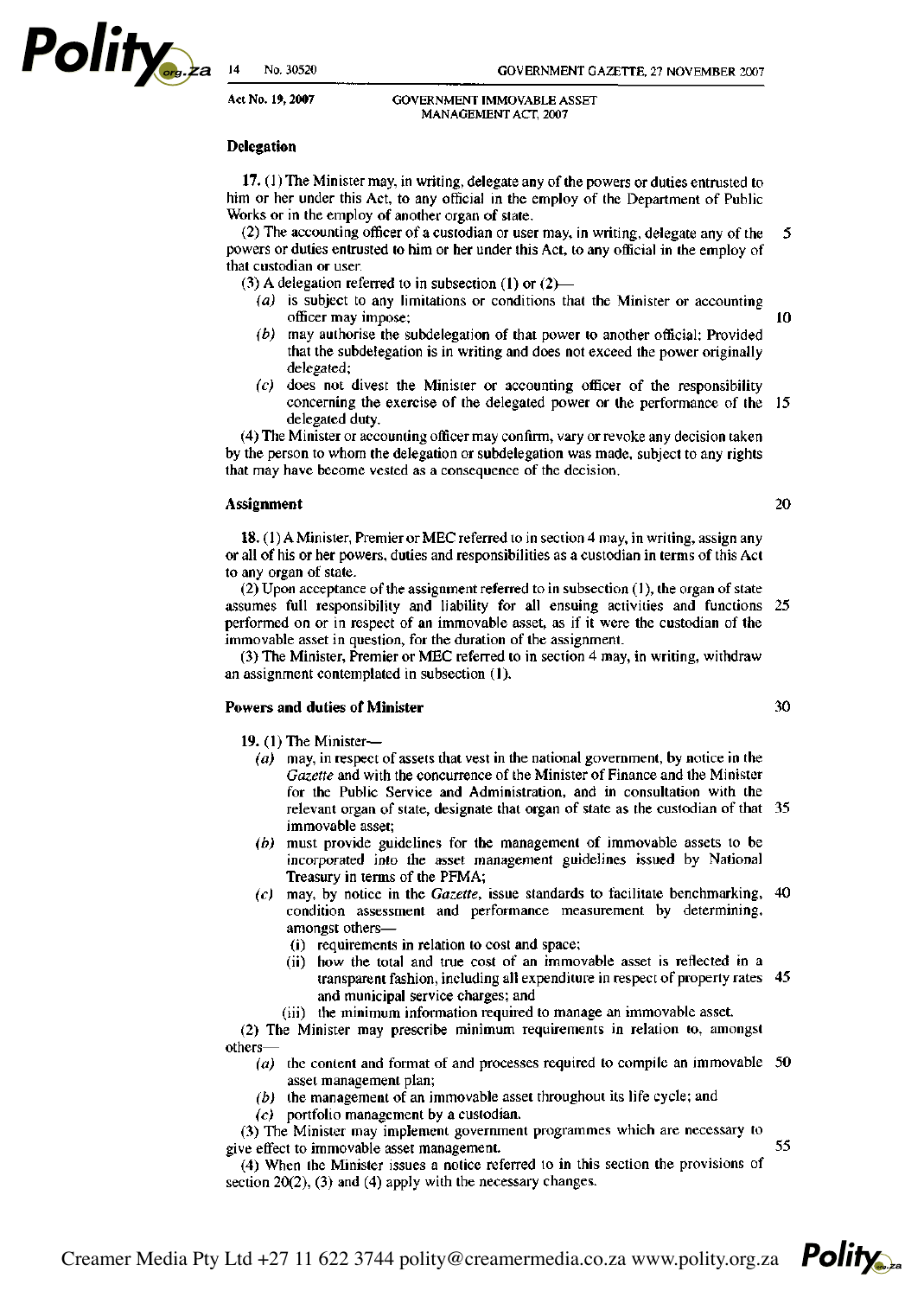**Polity** 

#### **Act No. 19, 2007** GOVERNMENT IMMOVABLE ASSET MANAGEMENT ACT, 2007

# **Regulations**

**20.** (1) The Minister may make regulations not inconsistent with this Act with regard to any matter that is required or permitted to be prescribed in terms of this Act and any other incidental or administrative matter necessary for the proper administration and implementation of this Act.

(2) Before the Minister makes any regulation under this section, he or she must publish a draft of the proposed regulation in the *Gazette* together with a notice calling on interested persons to comment, in writing, within a period stated in the notice, which period may not be less than 30 days from the date of publication of the notice.

(3) If the Minister amends the draft regulations as a result of any comment, he or she need not publish those amendments before making the regulations.

(4) The Minister may, if circumstances necessitate the immediate publication of a regulation, publish that regulation without consultation as contemplated in subsection (2).

# **Offences and penalties**

**21.** An accounting officer is guilty of an offence and liable on conviction to a fine or to imprisonment for a period not exceeding five years if that accounting officer wilfully or negligently contravenes or fails to comply with any provision of this Act.

#### **Transitional provisions**

**22.** (1) The Minister may, by notice in the *Gazette,* suspend any requirement in terms of this Act for a transitional period to facilitate the implementation of this Act.

(2) The Minister must, by notice in *Gazette* and in consultation with the Minister of Finance, determine the duration of the transitional period for the implementation of this Act.

### **Short title and commencement**

**23.** (1) This Act is called the Government Immovable Asset Management Act, 2007, and comes into operation on a date determined by the President by proclamation in the *Gazette.* 

(2) Different dates may be determined in respect of different provisions of this Act, and the dates so determined may differ in respect of different national and provincial departments.